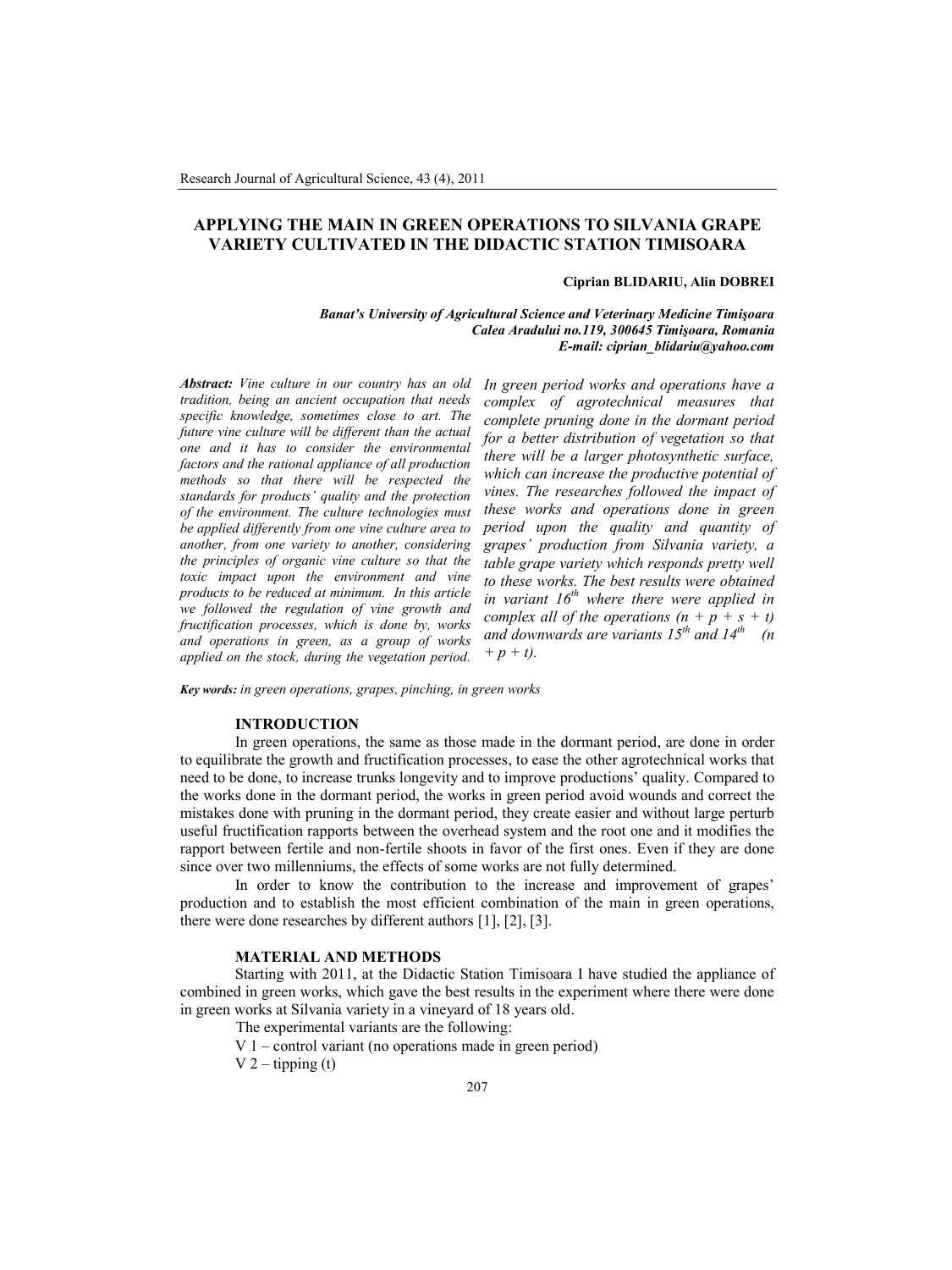Research Journal of Agricultural Science, 43 (4), 2011

- V  $3$  snapping  $(s)$
- V 4 tipping and snapping  $(t + s)$
- $V$  5 pinching (p)
- V 6 pinching and tipping  $(p + t)$
- V 7 pinching and snapping  $(p + s)$
- V 8 pinching, snapping and tipping  $(p + s + t)$
- $V_9$  nipping (n)
- V 10 nipping and tipping  $(n + t)$
- V 11 nipping and snapping  $(n + s)$
- V 12 nipping, snapping + tipping  $(n + s + t)$
- V 13 nipping and pinching  $(n + p)$
- V 14 nipping, pinching and tipping  $(n + p + t)$
- V 15 nipping, pinching and snapping  $(n + p + s)$
- V 16 nipping, pinching, snapping and tipping  $(n + p + s + t)$

# **RESULTS OBTAINED**

Because of the classification of in green works and operations known in viticulture, according to the frequency of how they are done, these are: works and operations in green currently and rarely applied and works and operations in green specific for table grape varieties.

We studied the most current ones: nipping, bounding and tipping of shoots and those rarely applied pinching and snapping.

The low value of the obtained productions for all the experimental variants are due to some late frosts in April this year, which affected partially the shoots.

The productions results are synthesized in table 1.

Out of table 1 we can see that compared to the average value of the experiment (6.05 t/ha) considered the control, we can see that variant 16, where all in green works and operations were done  $(n + p + s + t)$  over passed the control with 1.35 t/ha, and compared to the control variant (no operations) with 2.01 t/ha.

Downwards there are variants 15 (n + p + s), with 7.06 t/ha and variant 14 (n + p + t) with 6.54 t/ha which over passes with 1.01 t/ha respectively 0.49 t/ha grapes the control (average value of the experiment) and with 1.67 t/ha respectively 1.15 t/ha the control variant.

Out of the analyze of probabilities it results that of the four operations done in green period, only three, which are nipping, pinching and snapping have a significant efficiency in increasing the production.

## **CONCLUSIONS**

Applying as a complex the operations in green period as nipping, pinching, snapping and tipping at Silvania variety is more efficient in increasing the production than doing these operations separately.

Taking off the not needed shoots by pinching the growth tops of main shoots near flowering period and snapping them when they have 4-6 leaves gives the maximum effect on production.

For Silvania variety we obtained significant increases of production of 1350 kg/ha grapes by nipping at the first fastening of shoots and snapping at the third fastening of shoots.